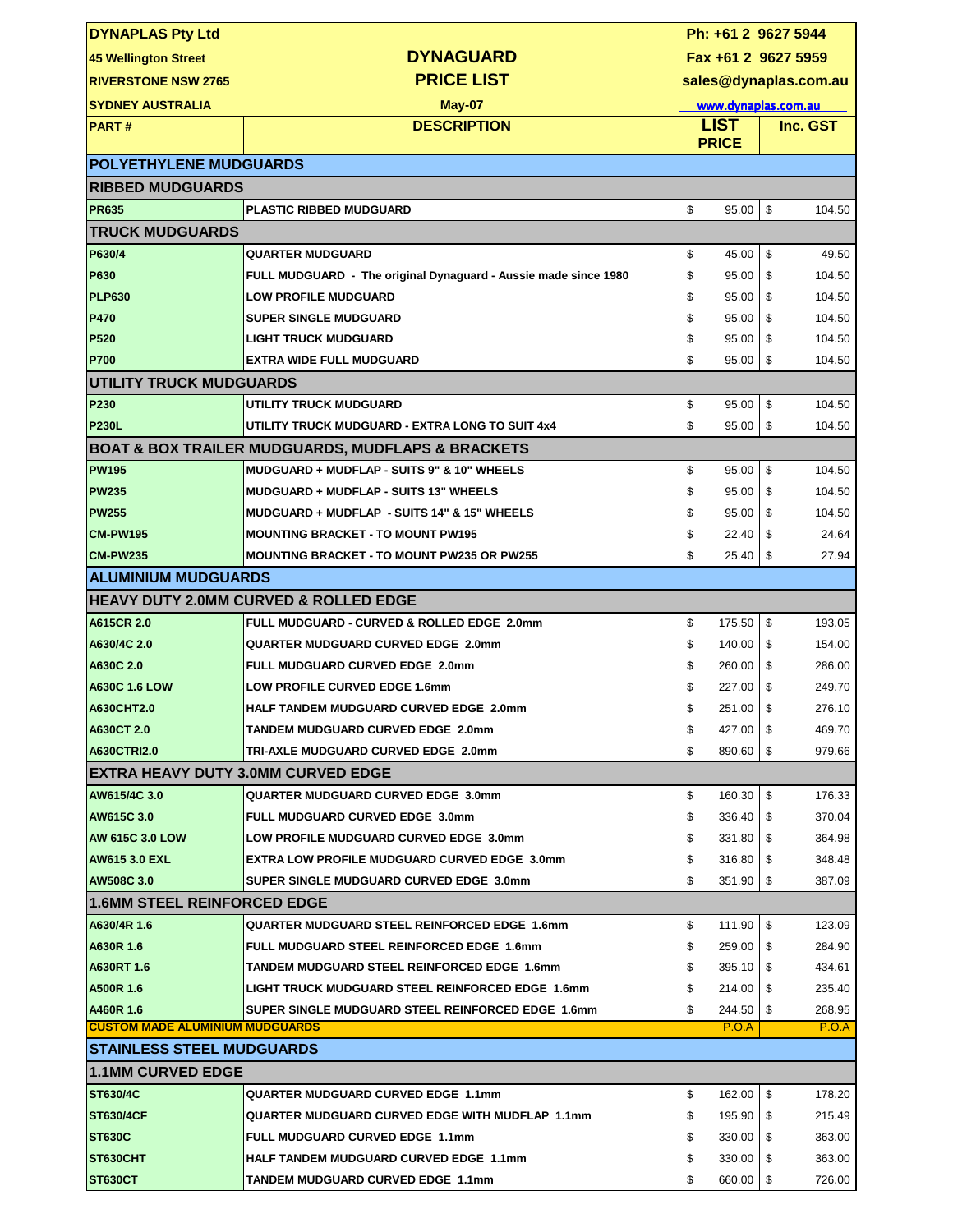| <b>DYNAPLAS Pty Ltd</b>                 |                                                                | Ph: +61 2 9627 5944   |          |    |          |  |
|-----------------------------------------|----------------------------------------------------------------|-----------------------|----------|----|----------|--|
| <b>45 Wellington Street</b>             | <b>DYNAGUARD</b>                                               | Fax +61 2 9627 5959   |          |    |          |  |
| <b>RIVERSTONE NSW 2765</b>              | <b>PRICE LIST</b>                                              | sales@dynaplas.com.au |          |    |          |  |
| <b>SYDNEY AUSTRALIA</b>                 | <b>May-07</b>                                                  | www.dynaplas.com.au   |          |    |          |  |
| <b>PART#</b>                            | <b>DESCRIPTION</b>                                             | <b>LIST</b>           |          |    | Inc. GST |  |
|                                         |                                                                | <b>PRICE</b>          |          |    |          |  |
|                                         | STAINLESS STEEL - 1.1MM STEEL REINFORCED EDGE                  |                       |          |    |          |  |
| <b>ST630R</b>                           | FULL MUDGUARD STEEL REINFORCED EDGE 1.1mm                      | \$                    | 338.50   | \$ | 372.35   |  |
| <b>ST630RT</b>                          | TANDEM MUDGUARD STEEL REINFORCED EDGE 1.1mm                    | \$                    | 616.00   | \$ | 677.60   |  |
| <b>ST500R</b>                           | LIGHT TRUCK MUDGUARD STEEL REINFORCED EDGE 1.1mm               | \$                    | 305.00   | \$ | 335.50   |  |
| <b>ST460R</b>                           | SUPER SINGLE MUDGUARD STEEL REINFORCED EDGE 1.1mm              | \$                    | 328.00   | \$ | 360.80   |  |
| <b>RUBBER MUDGUARDS &amp; EQUIPMENT</b> |                                                                |                       |          |    |          |  |
| <b>FLEXI-GUARDS - RECYCLED RUBBER</b>   |                                                                |                       |          |    |          |  |
| FGTS27                                  | RECYCLED TANDEM 2 Strips 2.7m x 670mm, 12spr, 8br              | \$                    | 660.00   | \$ | 726.00   |  |
| FGTS31                                  | RECYCLED TANDEM 2 Strips 3.1m x 670mm, 12spr, 8br              | \$                    | 708.50   | \$ | 779.35   |  |
| FGTDS42                                 | RECYCLED TRIAXLE DUEL WHEELS 2 Strips 4.2m x 670mm, 12spr, 8br | \$                    | 842.50   | \$ | 926.75   |  |
| FGTSS42                                 | RECYCLED TRIAXLE SINGLE 2 Strips 2.7m x 670mm, 12spr, 8br      | \$                    | 835.50   | \$ | 919.05   |  |
| FGTSS16                                 | RECYCLED SINGLE AXLE 2 Strips 1.6m x 670mm, 12spr, 8br         | \$                    | 510.50   | \$ | 561.55   |  |
| <b>FLEXI-GUARDS - NEW RUBBER</b>        |                                                                |                       |          |    |          |  |
| <b>FGT27</b>                            | NEW TANDEM 2 Strips 2.7m x 670mm, 12spr, 8br                   | \$                    | 788.50   | \$ | 867.35   |  |
| <b>FGT31</b>                            | NEW TANDEM 2 Strips 3.1m x 670mm, 12spr, 8br                   | \$                    | 853.00   | \$ | 938.30   |  |
| FGTD42                                  | NEW TRIAXLE DUEL WHEELS 2 Strips 4.2m x 670mm, 12spr, 8br      | \$                    | 1,031.50 | \$ | 1,134.65 |  |
| FGTS42                                  | NEW TRIAXLE SINGLE 2 Strips 4.2m x 550mm, 12spr, 8br           | \$                    | 1,025.00 | \$ | 1,127.50 |  |
| <b>FGTS16</b>                           | NEW SINGLE AXLE 2 Strips 1.6m x 670mm, 12spr, 8br              | \$                    | 579.60   | \$ | 637.56   |  |
| <b>FLEXI-GUARDS - ACCESSORIES</b>       |                                                                |                       |          |    |          |  |
| <b>FGAEBW</b>                           | END BRACKET - WIDE - 40mm x 3mm x 670mm                        | \$                    | 33.60    | \$ | 36.96    |  |
| <b>FGAEBH</b>                           | END BRACKET - HOOK - 40mm x 3mm x 670mm                        | \$                    | 37.50    | \$ | 41.25    |  |
| <b>FGAEBN</b>                           | END BRACKET - NARROW - 20mm x 3mm x 670mm                      | \$                    | 30.00    | \$ | 33.00    |  |
| <b>FGAS</b>                             | <b>SPRING</b>                                                  | \$                    | 8.00     | \$ | 8.80     |  |
| <b>FGARS</b>                            | RECYCLED RUBBER STRIP - 660mm wide - sold per metre            | \$                    | 82.00    | \$ | 90.20    |  |
| <b>FGAR</b>                             | NEW RUBBER STRIP - 660mm wide - sold per metre                 | \$                    | 81.60    | \$ | 89.76    |  |
| <b>FGASK</b>                            | SUPPORT KIT - TANDEM DUAL - (6x FGSBR + 2xFGMB)                | \$                    | 820.80   | \$ | 902.88   |  |
| <b>FGSBR</b>                            | <b>SUPPORT BRACKET ROTATING</b>                                | \$                    | 81.70    | \$ | 89.87    |  |
| <b>FGMB-L</b>                           | <b>SUPPORT BRACKET FIXED - LEFT</b>                            | \$                    | 154.00   | \$ | 169.40   |  |
| <b>FGMB-R</b>                           | <b>SUPPORT BRACKET FIXED - RIGHT</b>                           | \$                    | 154.00   | \$ | 169.40   |  |
| <b>IMUDGUARD MOUNTING BRACKETS</b>      |                                                                |                       |          |    |          |  |
| <b>BK-P300</b>                          | SINGLE LONG PLASTIC BRACKET - 300mm                            | \$                    | 16.00    | \$ | 17.60    |  |
| <b>BK-P180</b>                          | SINGLE SHORT PLASTIC BRACKET - 180mm                           | \$                    | 14.50    | \$ | 15.95    |  |
| <b>BK-EXT</b>                           | SINGLE OPEN EXRUDED ALUMINIUM BRACKET - 170mm                  | \$                    | 20.00    | \$ | 22.00    |  |
| <b>BK-C CAST</b>                        | SINGLE CLOSED CAST ALUMINIUM BRACKET - 180mm                   | \$                    | 32.80    | \$ | 36.08    |  |
| <b>BK-O CAST</b>                        | SINGLE OPEN CAST ALUMINIUM BRACKET - 180mm                     | \$                    | 32.80    | \$ | 36.08    |  |
| <b>BKL-C CAST</b>                       | <b>BRACKET - CLOSED LONG - CAST</b>                            | \$                    | 45.00    | \$ | 49.50    |  |
| <b>BKL-O CAST</b>                       | <b>BRACKET - OPEN LONG - CAST</b>                              | \$                    | 45.00    | \$ | 49.50    |  |
|                                         | <b>MUDGUARD MOUNTING BRACKETS SPARE PARTS</b>                  |                       |          |    |          |  |
| <b>BKT-C CAST</b>                       | CAST ALLOY BRACKET ONLY - OPEN END                             | \$                    | 22.40    | \$ | 24.64    |  |
| <b>BKT-EXT-570</b>                      | EXTRUDED ALLOY BRACKET ONLY                                    | \$                    | 17.60    | \$ | 19.36    |  |
| <b>BKT-O CAST</b>                       | <b>CAST ALLOY BRACKET ONLY - CLOSED END</b>                    | \$                    | 22.40    | \$ | 24.64    |  |
| <b>BKT-PLA-1779</b>                     | LONG PLASTIC BRACKET ONLY 300MM - BLACK                        | \$                    | 13.20    | \$ | 14.52    |  |
| <b>BKT-PLA-1780</b>                     | <b>SHORT PLASTIC BRACKET ONLY 180MM - BLACK</b>                | \$                    | 12.10    | \$ | 13.31    |  |
| <b>BOLT-433</b>                         | BOLT 3/8" UNC X 1 1/4" ZINC PLATED                             | \$                    | 0.44     | S  | 0.48     |  |
| <b>BP-BKT-1777</b>                      | LONG PLASTIC BACKING PLATE ONLY 300MM - BLACK                  | \$                    | 1.76     | S  | 1.94     |  |
| IBP-BKT-1778                            | <b>SHORT PLASTIC BACKING PLATE ONLY 180MM - BLACK</b>          | \$                    | 1.54     | \$ | 1.69     |  |
| <b>BP-BKT-454</b>                       | ALLOY BACKING PLATE ONLY 60MM WIDE 180MM                       | \$                    | 3.60     | \$ | 3.96     |  |
| <b>CAP-1781</b>                         | <b>CAP PLASTIC SUIT BK-P300 AND BK-P180</b>                    | \$                    | 2.00     | \$ | 2.20     |  |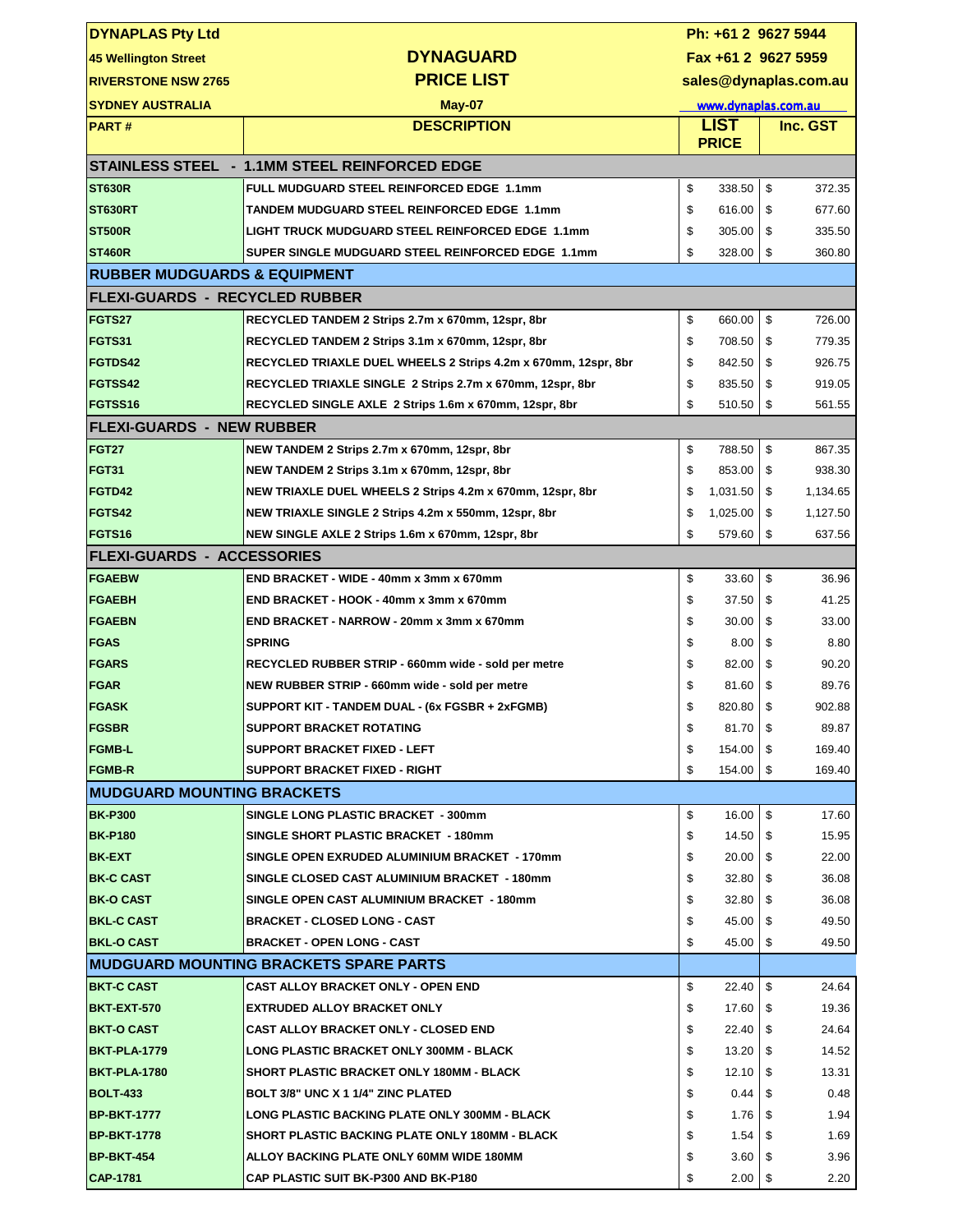| <b>DYNAPLAS Pty Ltd</b>                    |                                                                                                                      | Ph: +61 2 9627 5944   |                       |         |              |  |
|--------------------------------------------|----------------------------------------------------------------------------------------------------------------------|-----------------------|-----------------------|---------|--------------|--|
| 45 Wellington Street                       | <b>DYNAGUARD</b>                                                                                                     | Fax +61 2 9627 5959   |                       |         |              |  |
| <b>RIVERSTONE NSW 2765</b>                 | <b>PRICE LIST</b>                                                                                                    | sales@dynaplas.com.au |                       |         |              |  |
| <b>SYDNEY AUSTRALIA</b>                    | May-07                                                                                                               | www.dynaplas.com.au   |                       |         |              |  |
| <b>PART#</b>                               | <b>DESCRIPTION</b>                                                                                                   | <b>LIST</b>           |                       |         | Inc. GST     |  |
|                                            |                                                                                                                      |                       | <b>PRICE</b>          |         |              |  |
|                                            | <b>MUDGUARD MOUNTING BRACKETS SPARE PARTS Continued</b>                                                              |                       |                       |         |              |  |
| <b>NUT-432</b>                             | <b>NUT - NYLOC 3/8" UNC ZINC PLATED</b>                                                                              | \$                    | 0.40                  | \$      | 0.44         |  |
| <b>SCREW-3166</b>                          | SOCKET GRUB SCREW 12MM X 16MM                                                                                        | \$                    | 1.00                  | \$      | 1.10         |  |
| WASHER-1813                                | WASHER 3/8" X 1" FLAT - ZINC PLATED                                                                                  | \$                    | 0.40                  | \$      | 0.44         |  |
|                                            | <b>TRUCK MUDGUARD CHASSIS MOUNTING TUBES</b>                                                                         |                       |                       |         |              |  |
| <b>CM-OS</b>                               | <b>OFFSET CHASSIS MOUNT TUBE - 700mm LONG</b>                                                                        | \$                    | 52.00                 | \$      | 57.20        |  |
| <b>CM-OSL</b>                              | OFFSET CHASSIS MOUNT TUBE LONG - 750mm LONG                                                                          | \$                    | 58.00                 | \$      | 63.80        |  |
| <b>CM-OST</b>                              | <b>OFFSET CHASSIS MOUNT TUBE - 740mm LONG</b>                                                                        | \$                    | 68.00                 | \$      | 74.80        |  |
| <b>CM-OA</b>                               | <b>OFFSET CHASSIS MOUNT TUBE - 750mm long</b>                                                                        | \$                    | 87.50                 | \$      | 96.25        |  |
| <b>CM-A</b>                                | STRAIGHT CHASSIS MOUNT TUBE - 750mm LONG                                                                             | \$                    | 80.00                 | \$      | 88.00        |  |
| CM2-DBS                                    | CHASSIS MOUNT D-BOOM KIT - 700mm LONG - (Kit of 2)                                                                   | \$                    | 138.00                | \$      | 151.80       |  |
| <b>CAPS TO SUIT CHASSIS MOUNT TUBES</b>    |                                                                                                                      |                       |                       |         |              |  |
| <b>CAP-571</b>                             | CAP - SUITS 2" PIPE - 41MM Black                                                                                     | \$                    | 2.00                  | \$      | 2.20         |  |
| CAP-1161                                   | Cap - SUITS D-Boom 42mm dia x 25mm Black                                                                             | \$                    | 2.00                  | \$      | 2.20         |  |
|                                            | <b>CAPS TO SUIT CHASSIS MOUNT TUBES Continued</b>                                                                    |                       |                       |         |              |  |
| <b>CAP1781</b>                             | CAP - SUITS BK-P300 & BK-P180 - 50mm                                                                                 | \$                    | 2.00                  | \$      | 2.20         |  |
| <b>CAP-1782</b>                            | CAP - SUITS CM-OS - Small End 41mm Black                                                                             | \$                    | 2.00                  | \$      | 2.20         |  |
| CAP-1783                                   | CAP - SUITS CM-OS - Large End 52mm - Black                                                                           | \$                    | 2.00                  | \$      | 2.20         |  |
| <b>CAP-3085</b>                            | REFLECTOR CAP - SUITS CM-OS, CM-OSL and CM-OST                                                                       | \$                    | 6.00                  | \$      | 6.60         |  |
| <b>ISPRAY SUPPRESSANT</b>                  |                                                                                                                      |                       |                       |         |              |  |
| <b>RIGID SPINE - SPRAY SUPPRESSANT</b>     |                                                                                                                      |                       |                       |         |              |  |
| <b>FIL-075R</b>                            | SPRAY SUPPRESSANT - RIGID - 75MM X 1820MM                                                                            | \$                    | 63.50                 | \$      | 69.85        |  |
| <b>FIL-100R</b>                            | SPRAY SUPPRESSANT - RIGID - 100MM X 1820MM                                                                           | \$                    | 87.50                 | \$      | 96.25        |  |
| <b>FIL-175R</b>                            | SPRAY SUPPRESSANT - RIGID - 175MM X 1820MM                                                                           | \$                    | 151.25                | \$      | 166.38       |  |
| FIL-275R                                   | SPRAY SUPPRESSANT - RIGID - 275MM X 1820MM                                                                           | \$                    | 163.50                | \$      | 179.85       |  |
| <b>IFLEXIBLE SPINE - SPRAY SUPPRESSANT</b> |                                                                                                                      |                       |                       |         |              |  |
| FIL-075F                                   | SPRAY SUPPRESSANT - FLEXIBLE - 75MM X 1M                                                                             | \$                    | $54.45$ \\$           |         | 59.90        |  |
| <b>FIL-100F</b>                            | SPRAY SUPPRESSANT - FLEXIBLE - 100MM X 1M                                                                            | \$                    | 56.90                 | \$      | 62.59        |  |
| <b>FIL-175F</b>                            | SPRAY SUPPRESSANT - FLEXIBLE - 175MM X 1820MM                                                                        | \$                    | 151.25                | \$      | 166.38       |  |
| <b>FIL-275F</b>                            | SPRAY SUPPRESSANT - FLEXIBLE - 275MM X 1820MM                                                                        | \$                    | 166.00                | \$      | 182.60       |  |
| ISPRAY SUPPRESSANT KITS & EQUIPMENT        |                                                                                                                      |                       |                       |         |              |  |
| <b>SSKIT-P100R</b>                         | RIGID SPINE 100MM SPRAY SUPPRESSANT KIT                                                                              | \$                    | 114.30                | \$      | 125.73       |  |
| <b>SS100-ARCH</b>                          | RIGID SPINE 100MM SPRAY SUPPRESSANT ARCH                                                                             | \$                    | 46.10                 | \$      | 50.71        |  |
| <b>TRACK-H</b><br><b>TRACK-F</b>           | SPRAY SUPPRESSANT TRACK TYPE - H ALUMINIUM - 2600mm LONG<br>SPRAY SUPPRESSANT TRACK TYPE - F ALUMINIUM - 2600mm LONG | \$                    | $35.10$ $\uparrow$ \$ |         | 38.61        |  |
|                                            |                                                                                                                      | \$                    | 35.10                 | \$      | 38.61        |  |
| <b>RIVET-440</b><br><b>WASHER-434</b>      | <b>SPRAY SUPPRESSANT CLIP RIVET</b><br><b>SPRAY SUPPRESSANT RIVET WASHER</b>                                         | \$<br>\$              | 0.15<br>0.10          | S<br>\$ | 0.17<br>0.11 |  |
| <b>ISPRAY SUPPRESSANT MOUNTING CLIPS</b>   |                                                                                                                      |                       |                       |         |              |  |
| <b>CLIP-HA-1</b>                           | SPRAY SUPPRESSANT MOUNTING CLIP - H TYPE - ALUM                                                                      | \$                    | 1.94                  | \$      | 2.13         |  |
| CLIP-HA-2                                  | SPRAY SUPPRESSANT MOUNTING CLIP - H TYPE - ALUM - LONG                                                               | \$                    | 2.54                  | \$      | 2.79         |  |
| <b>CLIP-FA-1</b>                           | SPRAY SUPPRESSANT MOUNTING CLIP - F TYPE - ALUM                                                                      | \$                    | 1.94                  | \$      | 2.13         |  |
| CLIP-FA-2                                  | SPRAY SUPPRESSANT MOUNTING CLIP - F TYPE - ALUM - LONG                                                               | \$                    | 2.54                  | S       | 2.79         |  |
| <b>CLIP-HS</b>                             | SPRAY SUPPRESSANT MOUNTING CLIP - H TYPE - SPRING STEEL                                                              | \$                    | 2.90                  | S       | 3.19         |  |
| <b>CLIP-FS</b>                             | SPRAY SUPPRESSANT MOUNTING CLIP - F TYPE - SPRING STEEL                                                              | \$                    | 2.90                  | \$      | 3.19         |  |
| <b>ITRUCK MUDFLAPS</b>                     |                                                                                                                      |                       |                       |         |              |  |
| <b>MF610X760</b>                           | PLAIN WHITE PVC MUDFLAP 610mm x 760mm                                                                                | \$                    | 38.00                 | \$      | 41.80        |  |
| <b>MF610X610</b>                           | PLAIN WHITE PVC MUDFLAP 610mm x 610mm                                                                                | \$                    | 31.00                 | \$      | 34.10        |  |
| <b>MF610X460</b>                           | PLAIN WHITE PVC MUDFLAP 610mm x 460mm                                                                                | \$                    | 28.00                 | \$      | 30.80        |  |
|                                            |                                                                                                                      |                       |                       |         |              |  |